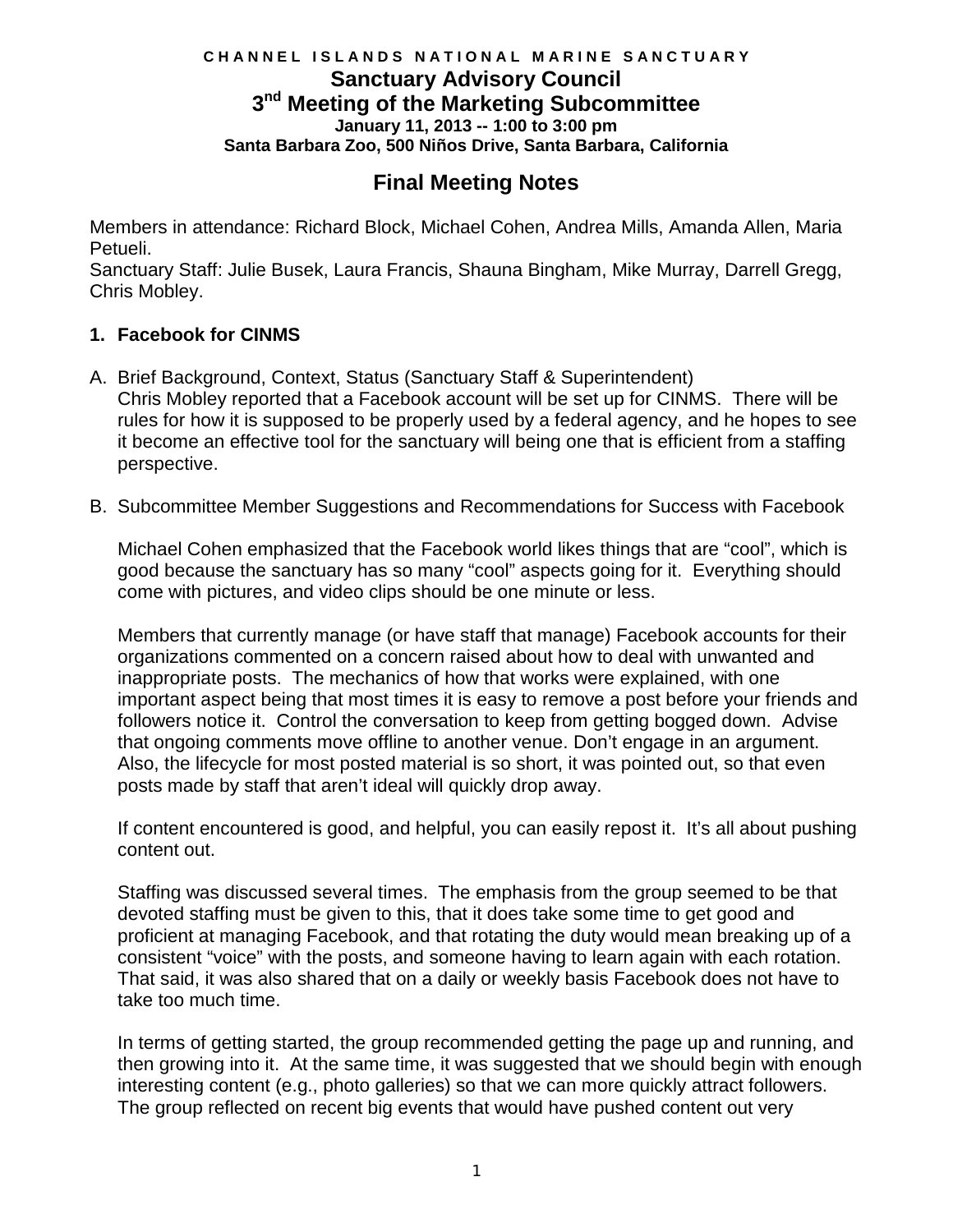effective through Facebook: *George E. Billings* shipwreck discovery; IMO approval of shipping lane changes).

 The group also discussed such issues as the best times of the day to post on Facebook in order to reach your audience, as well as the issue of posting photographs of people with proper permission. In that regard, many understood that the sanctuary would appropriately keep photos posted conservative.

 guesses on how much an elephant weighs, with some prizes involved. The Channel The subcommittee also discussed how interactive posts on Facebook can be helpful. For example, the Santa Barbara Zoo has had contests involving Facebook fans posting their Islands National Park has been doing some "where in the park are you" types of posts with photos. Other ideas are the "critter of the day" or "site of the day".

 It was mentioned that perhaps many volunteers with the Channel Islands Naturalist Corps Facebook page. would enjoy posting their sanctuary trips, experiences and photos on the CINMS

 about what your "friends" are really interested in, which can be valuable information. Rich There are analytics available with Facebook that can provide more detailed information Block emphasized that it is important to think about what you're going to analyze and learn from Facebook use and the profiles of those that interact with you.

Maria Petueli noted that she has seen Facebook used to recognize, thank and promote corporate and other sponsors, which can have a good effect. Amanda Allen added that she has seen Foundation-based pledge drives enhanced through Facebook use.

 general awareness about the sanctuary would be to fall short and miss out on greater program, or offering other forms of support. You will start out small with it and then, if sponsorships, and beneficial partnership arrangement. It was also suggested that to only think of Facebook as a communication tool to help raise opportunities, such as building a coalition of supporters that may be willing to take action on your behalf, to potentially include fundraising, writing letters on behalf of the sanctuary done right, the number of friends and followers will rise and when it surpasses 10,000 you begin to have some leverage with that kind of status and following. This is what will ultimately get you to a place where you can be more effective with fundraising,

 be showing favoritism to organizations or businesses that it becomes Facebook "friends" with and that it might occasionally "plug" through online posts. The sanctuary will The group also talked briefly about concerns that could arise if the sanctuary appears to continue to try to be fair and open, but some complaints might be inevitable.

 and agreed that they are probably offering a good model for what's possible and The group looked briefly at the Thunder Bay National Marine Sanctuary's Facebook page successful.

 hold. There is a lot of good content available. Another closing thought was a reiteration about the importance of making this a dedicated part of someone's job at CINMS. Final thoughts on this including re-emphasizing the need to get the CINMS Facebook page up and running soon – not letting a long preparation an d planning horizon keep it on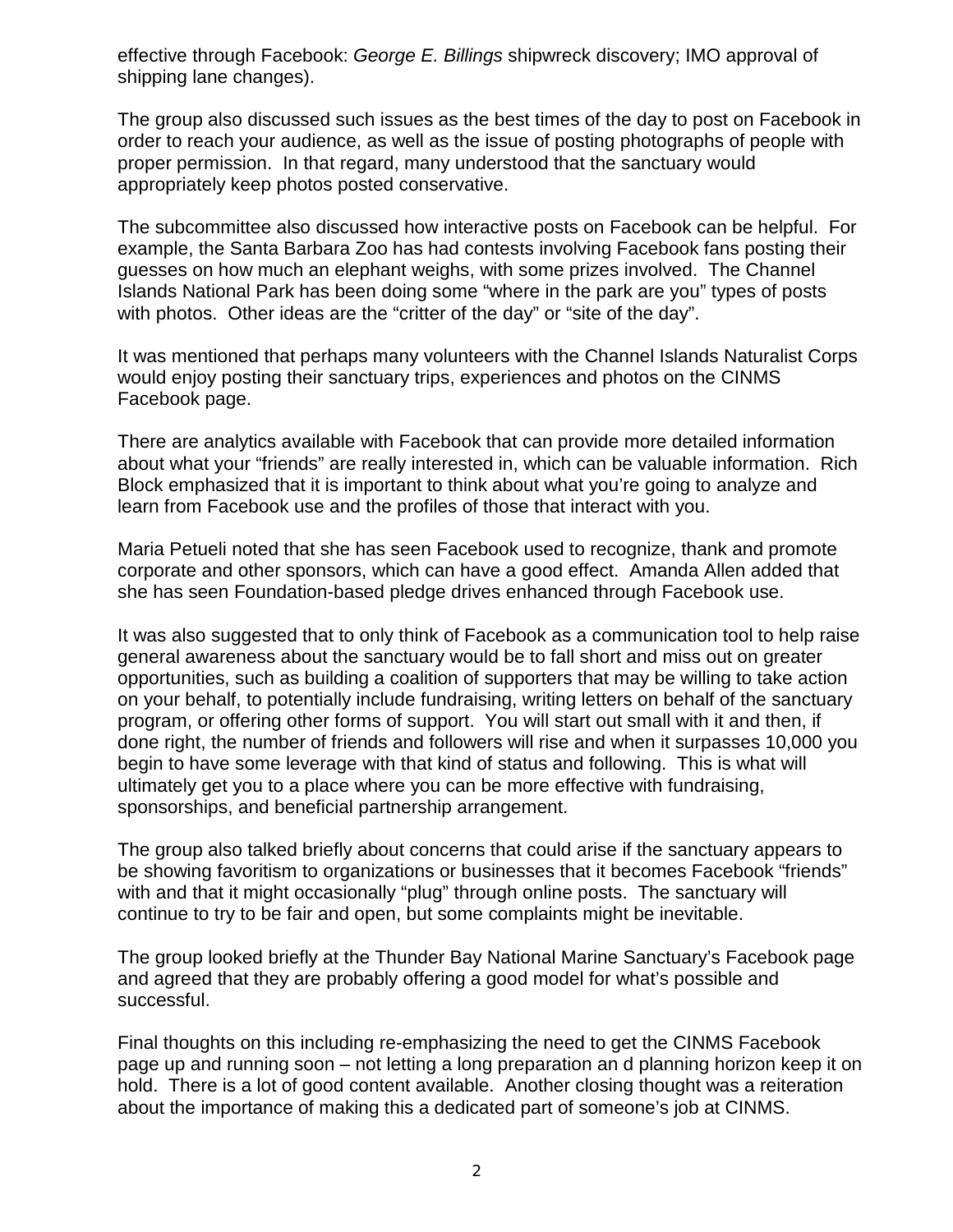## **2. Convention & Visitor Bureaus**

Subcommittee Member Suggestions and Recommendations for Successful Outreach and Connection with these organizations

 SAC meeting, teach us about how they market the destination, and then engage them in efforts. Mike Murray explained that at the recent national SAC Summit, he and SAC Chair Eric Kett heard a lot about the importance of connecting sanctuaries to the tourism, visitor, and recreational industries. Mike explained that Eric Kett would like to extend an invitation for representatives from local Convention and Visitors Bureaus (CVBs) to attend a future discussions about what the sanctuary may have to offer to enhance their marketing

 experience marketing some aspects of that sanctuary. Michael Cohen thought something about how to connect with the sanctuary. With regard to what the sanctuary can bring to these organizations, Chris pointed out that sanctuaries do get a lot of very visible media attention, which CVBs would value. The group talked about other aspects of the Chris Mobley liked the idea of possibly setting up a panel of visitor bureau representatives, including perhaps someone from the Monterey or Santa Cruz area with like that could work, but emphasized that it could not take the place of sanctuary staff becoming members of these groups (approx. \$400/year). He knows people at the Santa Barbara CVB that are really good at what they do and could be very helpful in discussions sanctuary that should hold some appeal to CVBs, including the visitor centers we enhance with exhibits and kiosks. It was suggested that Chris Mobley should attend and maybe present the sanctuary to the CVBs.

### **3. Administrative Business and Next Steps**

Michael Cohen offered to provide a subcommittee report at the next SAC meeting.

The Subcommittee agreed to review the initial/draft CINMS Facebook page, when it's ready.

 successfully. The date for that future Subcommittee meeting has not yet been set. The Subcommittee can reconvene to evaluate the page and help move it forward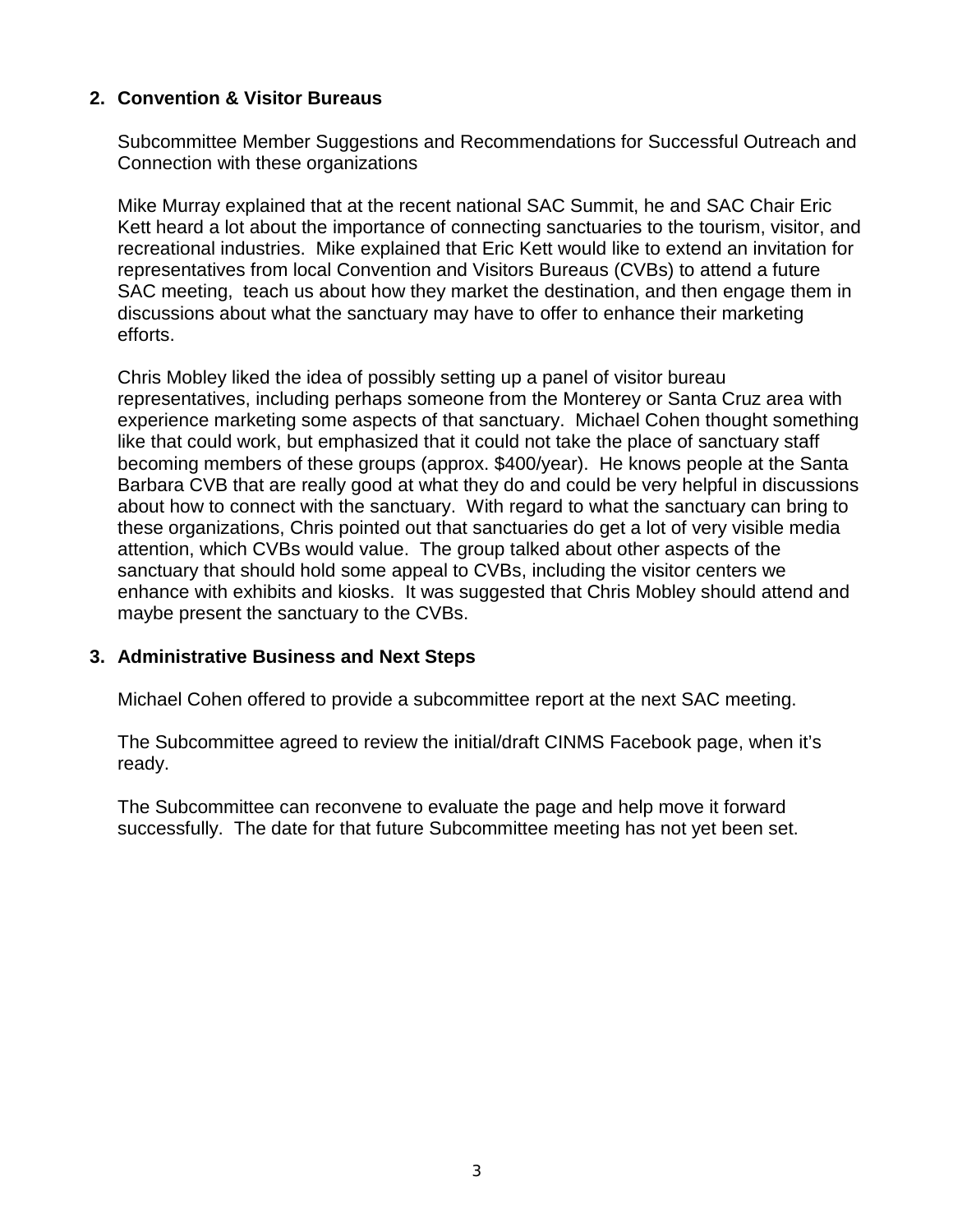### CHANNEL ISLANDS NATIONAL MARINE SANCTUARY ADVISORY COUNCIL  **2nd Meeting of the Marketing Subcommittee Santa Barbara Zoo, 500 Niños Drive, Santa Barbara, California November 8, 2012 -- 10:00 am to 12:00 pm**

# **DRAFT Meeting Notes**

 Subcommittee members in attendance: Michael Cohen, Andrea Mills, Luhui Isha Ward (on phone); Phyllis Grifman (on phone), Susan Curtis (on phone). Sanctuary Staff: Julie Bursek, Shauna Bingham, Mike Murray. Channel Islands Sanctuary Foundation: Harry Rabin, Board Liaison.

#### **1. Synopsis of Education and Outreach Drivers, Resources, and Program Priorities**

 Julie Bursek, CINMS Team Lead for Education and Outreach, provided an overview of priority program areas, touching on audiences reached, key partnerships, resource challenges, funding mechanisms, and opportunities. Members were impressed with how much is able to be accomplished with such limited staff and funding.

 Michael Cohen: Very impressive what you can all accomplish with such limited resources, but it looks like you need more staff. Maybe university partners can help contribute more, and have a presence on the SAC and its working groups.

 Harry Rabin: Would be a good starting place to go back and review what was done with funding several years ago (prior to 2004) when there was some additional budget discretionary funds available for education and outreach. The group talked about how several sanctuary programs were started prior to 2004, such as MERITO, but have since then either had to be kept going with external funding arrangements, or not at all.

 Michael Cohen: Strong area of emphasis should be "new media" (not just social media). [According to Wikipedia, "New media" refers to on-demand access to content anytime, anywhere, on any [digital](http://en.wikipedia.org/wiki/Digital_technology)  [device](http://en.wikipedia.org/wiki/Digital_technology), as well as interactive user feedback, creative participation and community formation around the media content]. The CINMS web site is good but could be so much more. Short of additional cash coming in to the sanctuary, new media seems like it could be the most important focal area. Done right, it can feed everything else. Maybe within the Channel Islands Naturalist Corps there may be a few folks with the skills and interest to help with this.

#### **2. Sanctuary Outreach Program**

 Shauna Bingham, CINMS Volunteer Outreach Coordinator, reviewed sanctuary outreach programs and products. She began by explaining that the sanctuary and the Channel Islands National Park recruit, train and manage 140 volunteers members of the Channel Islands Naturalist Corps. Members are on whale watch trips and other marine excursion tours, leading island hikes, and working at community outreach events. It takes about 3 staff to manage the program. The volunteer contributions are worth about \$600,000 to \$700,000 in value.

 Shauna then stepped through a tour of printed sanctuary outreach products, including various brochures, field guides, books and posters. Shauna pointed out which few products, such as the  *Protecting Your Channel Islands* brochure remain a priority that we try to find funding to keep going, and characterized most of the remaining products as having not been restocked for a while, with many having been opportunistically produced. When asked what we might try to reprint/restock next, Shauna replied: 1) *Protecting Your Channel Islands* brochure; 2) the CINMS large map poster; 3) the Boating & Safety brochure.

 Michael Cohen: Understand that you need to have some printed products, but for the most part "print is dead". The sanctuary might be better off putting whatever printing funds that can be obtained into electronic products, mobile/tablet products, and help with online services. Tablets are going to end up being everywhere, used for everything, and linked to databases, so that seems like the direction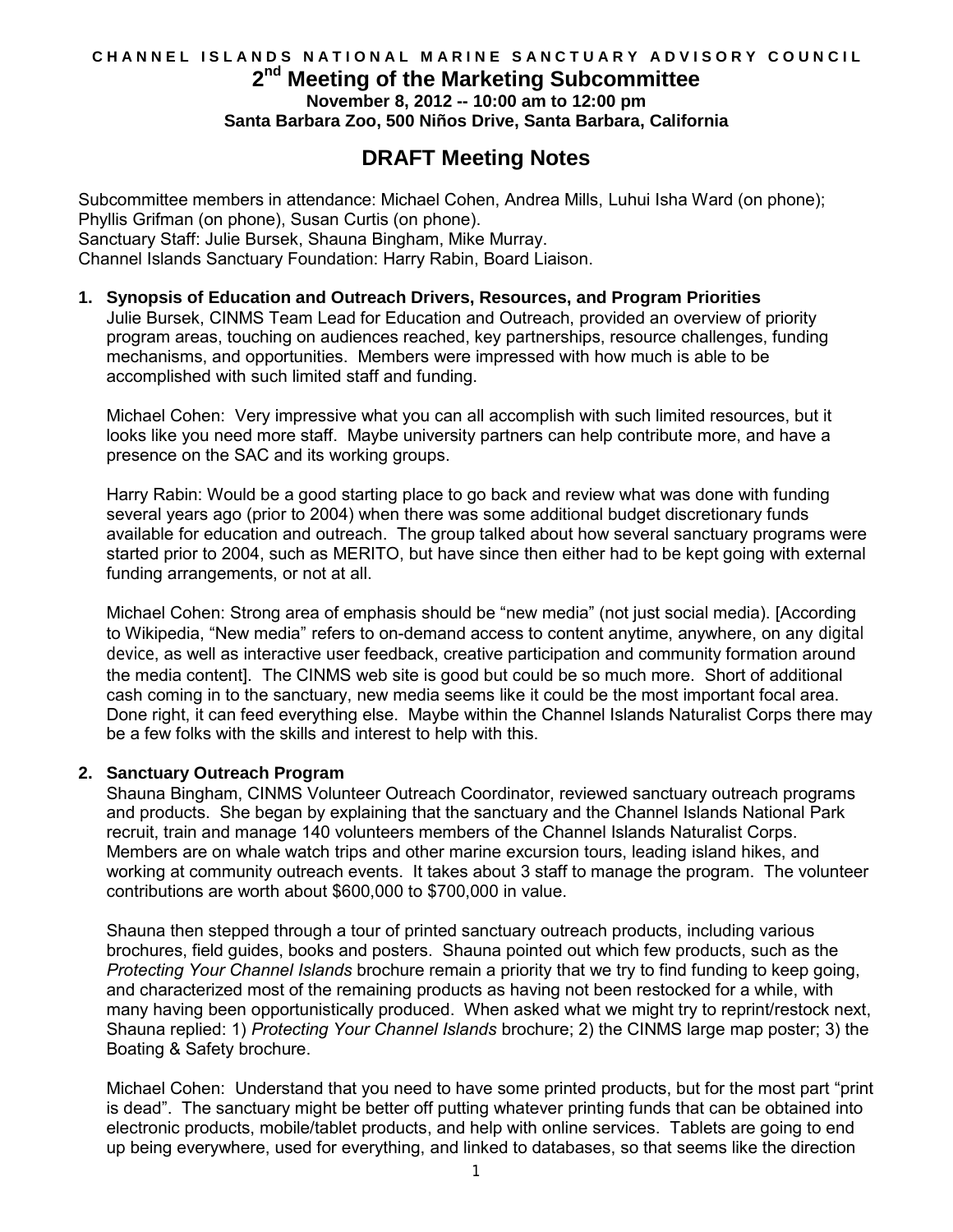to move in. Staff described some of the newer projects that are in fact moving in that direction (e.g., a "Whale Spotter" app, the California Tidepools app).

 Michael Cohen: The new California Tidepools app is great. It offers so much more potential to get sanctuary messages out, as well as to help with fundraising.

#### **3. Long Range Interpretive Plan for West Coast National Marine Sanctuaries**

 Julie Bursek highlighted CINMS segments of this draft plan, and then showed slides to explain the types and locations of CINMS signs and kiosks, as well as various partner facilities that currently, or will in the future, bring visibility to the sanctuary.

 Harry Rabin: Perhaps the kiosks could be integrated into student activities, driving more interest to the sanctuary and serving as something that is attractive to potential funders.

 Michael Cohen: It costs money to maintain, update and replace signs. However, linking your signs back to websites (e.g., with QR codes) can really help. Julie Bursek explained how we are starting to do this with some newer signs. Also, with regard to the very real need for additional funds at the sanctuary, Michael Cohen noted that it is important to keep in mind that lots of people will contribute something as small as one dollar for lots of things. And so, with this in mind, perhaps at the various sites, facilities, and places of interaction that Julie described visitors can be asked to make a small contribution, like just a dollar? Those small amounts of funds could help with upkeep, maintenance, etc. Think of the Zoo train as a successful example.

#### **4. Organizational Memberships**

 A list was provided of organizational memberships that CINMS has which relate to sanctuary education, outreach, tourism, and marketing. Julie Bursek and Laura Francis maintain some memberships, but it used to be the case that the sanctuary was able to participate in even more.

 Michael Cohen: Suggests that sanctuary staff consider joining the Convention and Visitors Bureaus in both Santa Barbara and Ventura. Just get a membership (don't have to be on the board) to get linked into the tourism sector and destination marketing.

#### **5. Social Media and Online Tools**

 Time was running short at this point in the meeting, but staff acknowledged that the list of online tools that Michael Cohen had previously shared with the Subcommittee via email (see attached) was a very helpful starting point for investigating some options of interest. Michael Cohen indicated he might be able to help bring in some expertise to help us understand and evaluate the latest available tools.

 The group also quickly reviewed recently compiled CINMS web site visitation statistics, noting that the overall traffic was pretty good, and that there is something to be learned about which pages are most visited. That said, it was also understood that visitation could always be driven higher, including to certain pages that we may want to be seen more often. Using Google analytics, Michael Cohen said, we could learn a lot more about how the CINMS site compares to others.

#### **6. Administrative Business and Next Steps**

 There was a nomination made by Michael Cohen for Rich Block to be chair. However, given his absence, the group deferred taking any action on this at this time. The group asked that a simple staff report be provided at the next SAC meeting. Michael Cohen added that he hopes the Subcommittee will soon get to the point where they are laying out some real actions that can be taken, and helping to get things done. He hoped that an extended planning and study process would not characterize the road ahead for this group.

 The sanctuary staff present agreed that they should come back to the subcommittee with some specific high priority needs that they feel the subcommittee could help with. It was suggested that the next meeting could be in January.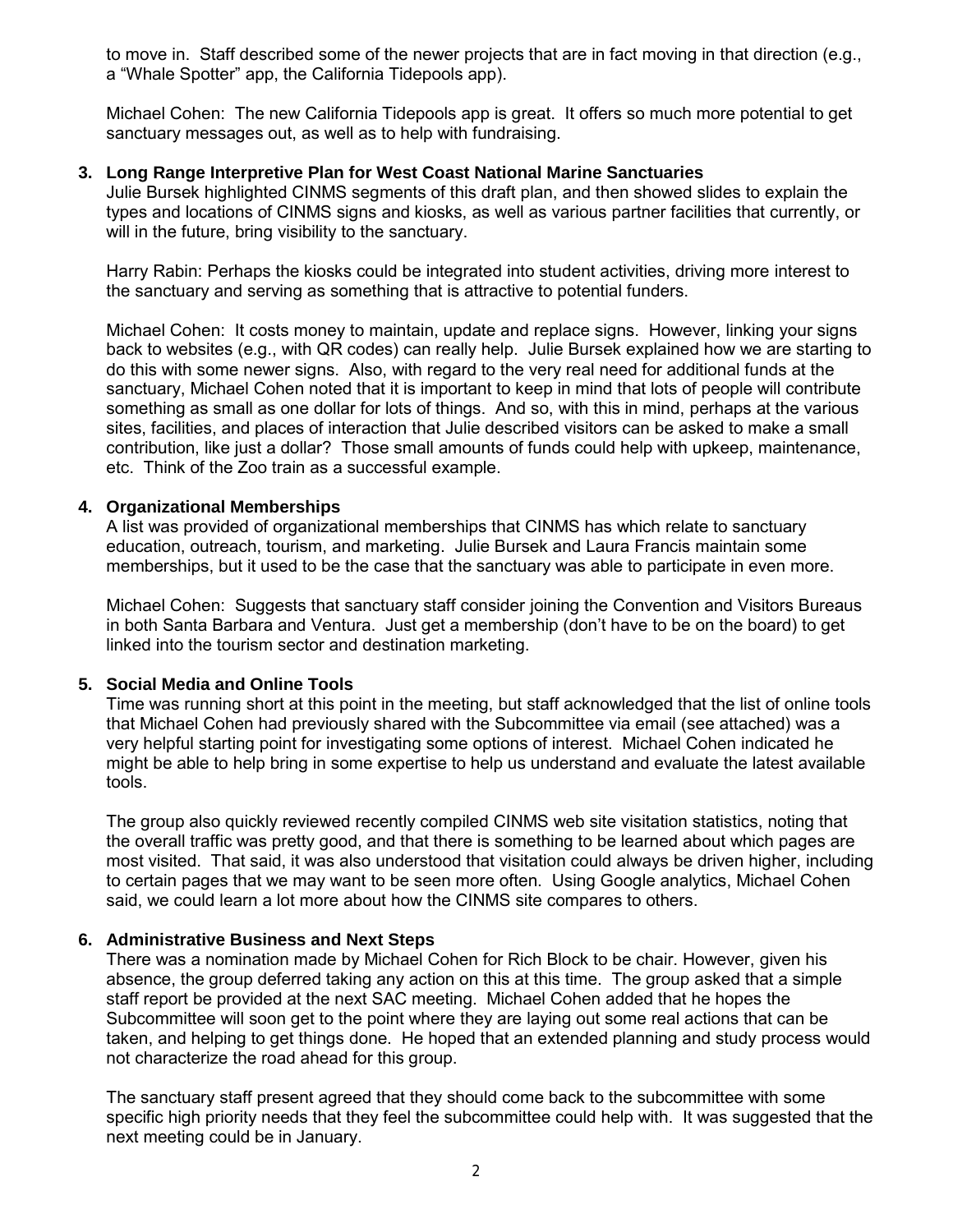## **ATTACHMENT:**

 **Notes from SAC member Michael Cohen, President, Santa Barbara Adventure Company** 

September 19, 2012

*With permission, shared with the SAC Subcommittee on Sanctuary Marketing* 

-------------

Mike [Murray]:

 I will be bringing this up at the next meeting, but I wanted to get you an outline of thoughts. My business lives and dies by our online campaign, we are currently #1 on trip advisor and well ranked on Google. We ask all of our guests where they heard about us and 90 percent say through Google and trip advisor. We need to have a review move forward and will add to your bottom line over time. The biggest challenge is setting up a solid plan and designating a paid person to get these steps accomplished. You have to look at it as being as essential as opening Basically, you'd need to evaluate your staff, reassign duties, and assign these tasks with a plan. Or, hire a of and plan for the CINMS internet presence moving forward if we are going to create visibility. This is essential to the doors and paying the power bill, or making pay roll. It has to happen regularly and be monitored for progress. consultant.

 increase your visibility and income more than any other plan we put forth. It is an issue of realigning funds and I realize your funding is short and no one can do this stuff on your current budget. However, this project alone will staff duties, which may not be possible. But the results will be worth it. I know I'm not super realistic on this front as you are already doing so much with so little, but I can dream.

#### Website, social media, and blog review:

This could be a basic plan, and is based on a quick review of your current internet media presence.

- be used as content. All of your SAC members could push the content as well, and link into your assets when possible using: Facebook, websites, reviews, and Pinterest. You'd need one person or a small team in your office to control it. How does the organization make changes, updates and additions to the website, reviews and social media? What are the steps? This should be streamlined with control to come from your office, and ideally be handled by a person or team that is new media savvy. This can affect Google rankings, search **Internal Control of Online Content/Presence**. Look at who has control of your new media assets, and how to can gain control to make your site and internet presence more effective. You have a lot of cool stuff that could engine optimization, Facebook and reviews.
- **Trip Advisor Attractions**. Get listed on Trip Advisor and Yelp. Solicit and get ratings. To get reviews we'd need to determine what people are visiting. This may have to wait until there is more of a physical space to visit, like OCTOS or the Channel Islands Boating Center, but we need to get CINMS listed and bring in reviews. Consider that if State Street in Santa Barbara can have a Trip Advisor page, then CINMS could be working on a review presence. All SAC members could help and may link to it. Check out this "Things To Do in Santa Barbara" Trip Advisor page: [http://www.tripadvisor.com/Attractions-g33045-Activities-](http://www.tripadvisor.com/Attractions-g33045-Activities-Santa_Barbara_California.html)[Santa\\_Barbara\\_California.html](http://www.tripadvisor.com/Attractions-g33045-Activities-Santa_Barbara_California.html)
- Marine Sanctuary. We should also look at getting your ratings boosted on just "Channel Islands." You have what Google loves, which is educational and free content. Some tweaking could get you even higher ranked. You don't want to wait until you have to two new physical attractions (OCTOS and CI Boating Center). Google places and Google ratings should be included. You may need a consultant, or I could have my person look at your stats. We should look at the words "channel islands" as your main key words. You'd probably never top **Google and Search Engine Optimization (SEO)**. You have good rankings for the Channel Islands National the Channel Islands National Park rankings but you'd want to be ranked  $2^{nd}$ .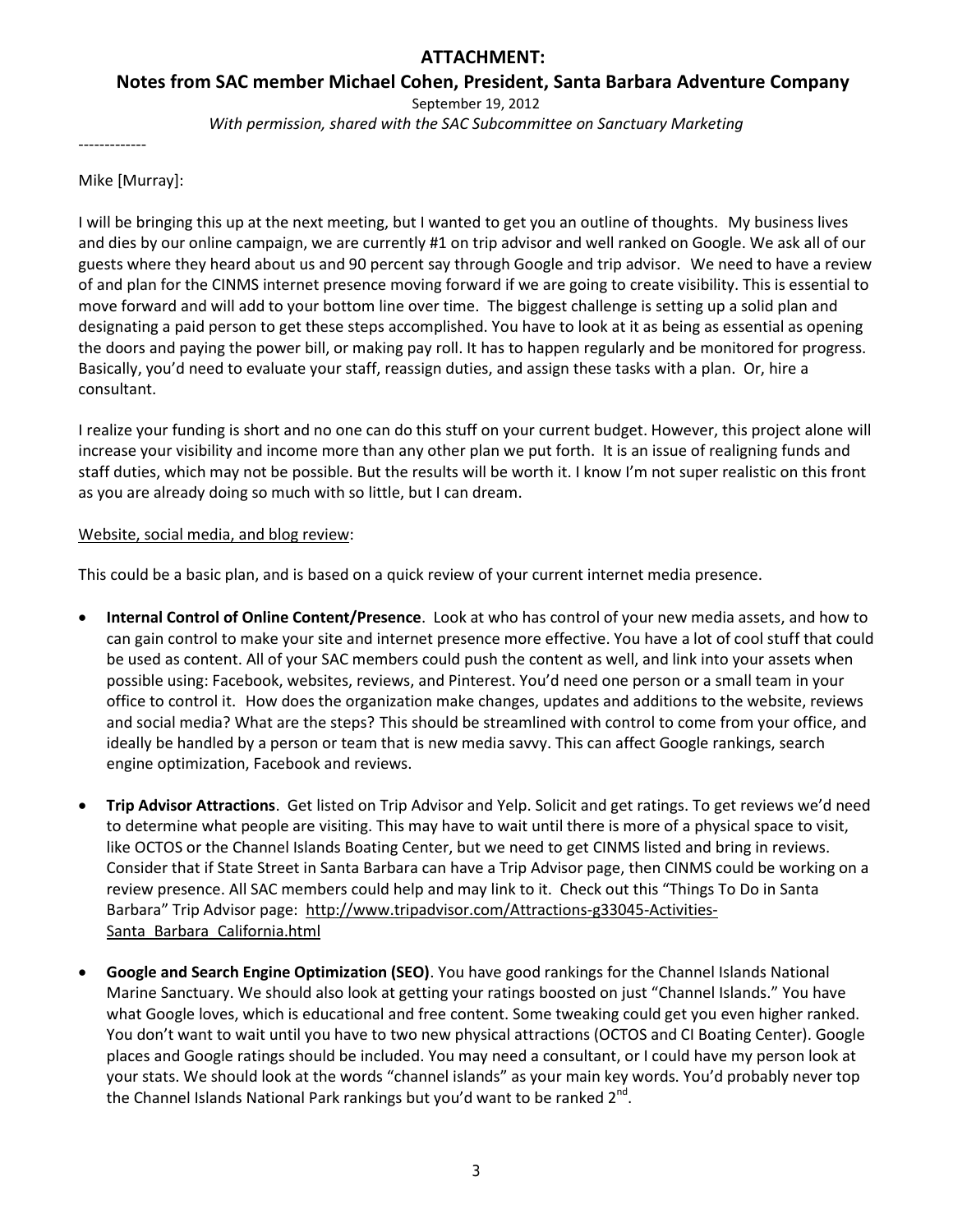**Facebook**. This is your Facebook

[Sanctuary/132504840120529.](http://www.facebook.com/mchiacos?composeropen=1#!/pages/Channel-Islands-National-Marine-Sanctuary/132504840120529) Suggest getting someone young to update and post. The value on this is actually very high and should be a priority. You will easily get "friends" and "actions" because what you are running. Again, Facebook will love CINMS - it is something all fans can get behind. Get control of this and use it. It is your greatest tool for views. Remember "cool" wins on Facebook. page[: http://www.facebook.com/mchiacos?composeropen=1#!/pages/Channel-Islands-National-Marine](http://www.facebook.com/mchiacos?composeropen=1#!/pages/Channel-Islands-National-Marine-Sanctuary/132504840120529)doing in a lot of cases is very cool. This is essential for increased visibility and should be looked at as a required duty, somewhat. The experts suggest posting 1 time per day. Let's start by just getting CINMS up and

- **Blogs**. You could use Facebook as your blog, but Google ranks new educational content the highest. Then your fans can push it even further through their social media contacts. Every "like" gets 1,000 views, which is a far reach. You need a blog on your website. You are already doing it, sort of [<http://channelislands.noaa.gov/focus/wnew.html>], but we should evaluate doing that in Word Press in order to increase Google recognition. We should also talk about the fact that you are already blogging in a way, but how it can enhance search engine optimization.
- Conference and Visitors Bureau. He recommend if you only have limited time and resources focus on Facebook ads, Facebook calls to action (think likes and comments), and Pinterest (this is picture board that is used in social media). This is your Pinterest board: [http://pinterest.com/search/?q=channel+islands+national+marine+sanctuary.](http://pinterest.com/search/?q=channel+islands+national+marine+sanctuary) Gain control of this and get **Pinterest**. I recently saw an expert speak on social media for the tourism industry through the Santa Barbara many cool awesome photos up.
- **Flicker**. Again, another posting place for photos that people can use and browse. Very cool and helpful for links, likes, and search engine optimized (somewhat). People use the photos for Pinterest or personal stuff, so be warned about licensing.
- **Promotional video**. Suggest 1 minute or less, with a clear message about what are you saying, selling, calling to action. Ideally post on your web site, not YouTube, to keep people on your web site.
- **Links in**. You want to encourage all SAC members to list and link to the CINMS web site. You want any articles online to link in to your site. You don't want people to leave your site, so you have to reduce links out from your site. For any article about the sanctuary, you should request a link into your site. These are gold.
- etc. You need to spend time getting CINMS linked and listed on any associated site you can find. Consider paying for some pertinent memberships and advertising. Think "links in" -- they boost your ratings. **Local tourism web sites**. Consider[: www.santabarbara.com,](http://www.santabarbara.com/) [santabarbaraca.com,](http://santabarbaraca.com/) [ventura.com,](http://ventura.com/) [oxnard.com](http://oxnard.com/),

 Take a good look at my web site [\(http://www.sbadventureco.com/\)](http://www.sbadventureco.com/) and you will see what is considered cutting edge, even though it is already outdated and we are planning a new web site next year. The new sites are faster, bigger and ranked higher with all of their tabs, links in, photos, etc.

 I am happy to help, including having my person review your site and statistics or discuss at meetings. On the Santa Barbara Conference and Visitors Bureau board I am outspoken about keeping that organization cutting edge with new technology. It is all going to mobile at a very fast rate, so you will need a mobile site down the road.

Let's talk more at the meeting this Friday. Excuse the typos. Michael Cohen

---------------

4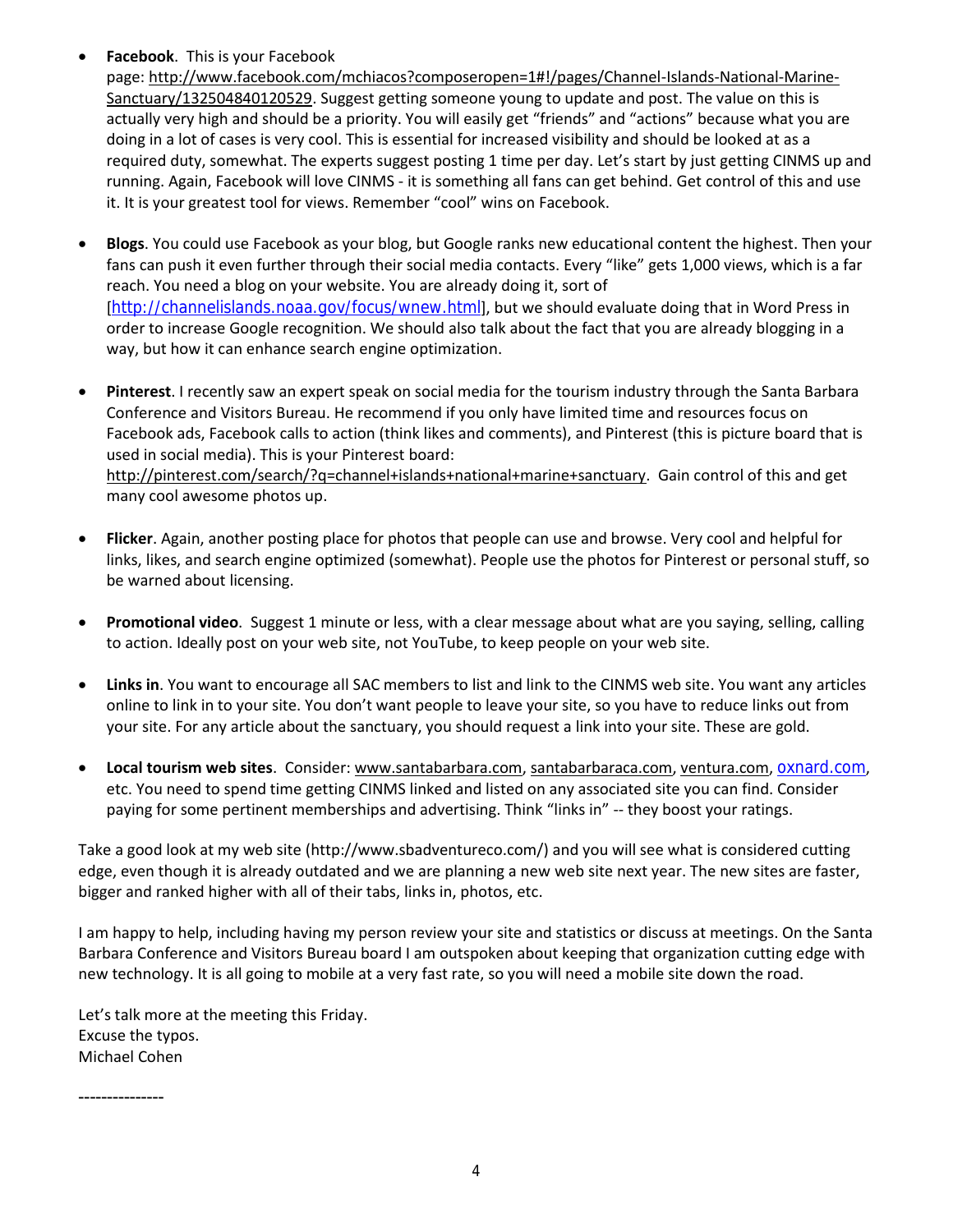## **C H A N N E L I S L A N D S N A T I O N A L M A R I N E S A N C T U A R Y Sanctuary Advisory Council Meeting of the Subcommittee on Sanctuary Visibility and Marketability September 10, 2012 -- 6:00 to 8:00 pm Santa Barbara Zoo, 500 Niños Drive, Santa Barbara, California**

# **Meeting Notes**

## **I. Setting the Stage**

### Introductions: Who's here, and why?

Sanctuary Staff: Chris Mobley, Mike Murray, Shauna Bingham, Julie Bursek, Sara Hutto.

SAC members present, and introductions:

 *Michael Cohen* – Michael reported that he is here because he owns a small business that has guided 4,000 people sea cave kayaking on the islands this year. He hopes to share his marketing experience and connection to the Board of Directors of the Santa Barbara Conference and Visitors Bureau.

 *Andrea Mills* – Andrea stated that she wants to be a part of this because Island Packers provides the sanctuary with the most physical visibility to visitors.

 *Rich Block* – Rich reported that the SB Zoo does a lot of marketing with the goal to use the zoo as a launch pad for visitors to be inspired to go out and really experience nature. With around 450,000 guests per year, Rich and his staff feel that "zoos are nature's largest billboard".

 *Susan Curtis* – As a land use planner with the County of Santa Barbara, Susan has done a campaign, during which she learned a lot about free media options that she can share. *Amanda Allen* – As a Sanctuary partner, the Ty Warner Sea Center recently launched an MPA exhibit. Amanda is interested to learn about marketing strategies and apply what she lot of media and outreach, and developed the 2012 census multimedia communications learns to the Sea Center.

 *Maria Petueli* – As a member of the Sanctuary Education Team, Maria hopes to provide a link between the SET and this subcommittee and she stated that there marketing ties into a lot of education programs.

 hopes to be involved with developing marketing strategies that can be shared at a national SAC Summit meeting coming up in December. *Eric Kett* (on phone) – Because visibility and marketing are a national sanctuary priority, Eric

*Phyllis Grifman* (on phone) – Interested in elevating public knowledge of the sanctuary.

### Current Sanctuary Situation

 awareness and visibility of the Sanctuary. This is partially due to budget realities; with no increase since 2006, most of our contractors are gone and our research vessel is barely operating. He continued that there is a sense of urgency on the national level to develop new term ideas that won't fizzle out. A few of his suggestions were to learn from other sanctuaries sites, partner with local hotels, and use the skills and expertise of the members of this subcommittee. We need to better understand our audience, the best way to reach them, and sometimes they develop short-term ideas that fizzle over the longer term. Chris would rather Chris Mobley, Sanctuary Superintendent, spoke regarding the urgency to increase funding opportunities and new partnerships. He emphasized that we need sustainable, longour key partners. He continued that national marine sanctuaries are very innovative, but see fewer, more quality ideas come out of this group that can be sustainable. He also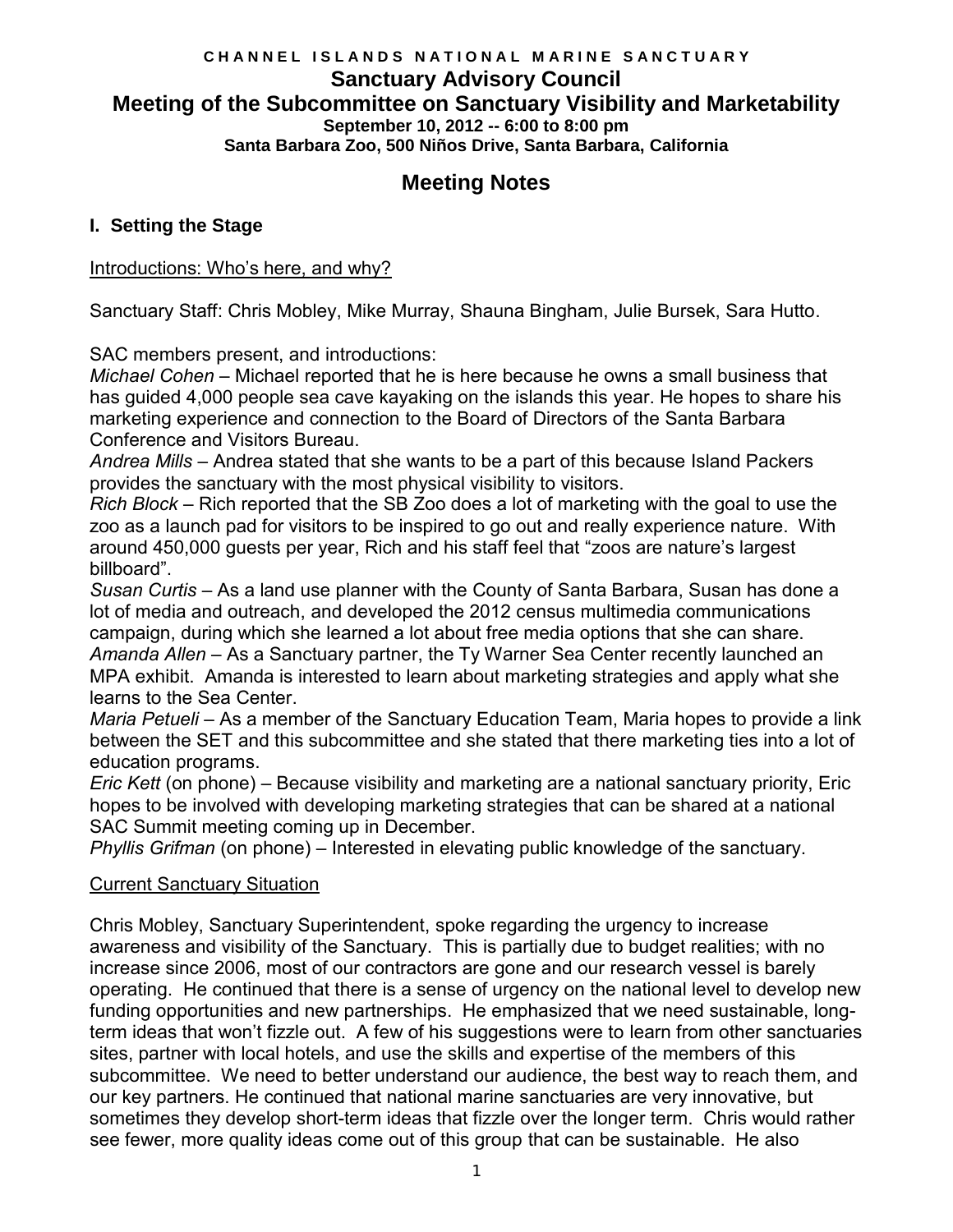requested that the subcommittee keep the Channel Islands Sanctuary Foundation in mind regarding issues such as the cultivation of partners and movement of money, and to expect to work with Harry Rabin, the new liaison to the foundation.

 Eric Kett asked what we had in mind in terms of increasing marketability – increasing visitorship? He expressed caution regarding an emphasis on more visitors, and worried that higher level government officials may see an opportunity to impose user fees for the important to the community and needs to keep it funded and open to the public; we don't be stewardship, not just visitorship. Andrea Mills added that the group needs to define which audience to market to before determining the tools to use. sanctuary. He suggested that the group remember and stress the idea that the sanctuary is want to misrepresent the marketing issue. Shauna Bingham added that another goal should

## Presentation: "*Sustaining Our Sanctuary Communities: Perspectives from the Channel Islands National Marine Sanctuary*" (May 2011)

 our community focus, continue work with the SAC, and to bring the greater NOAA to the community (in addition to the Sanctuaries program). Mike Murray gave a brief presentation to the subcommittee regarding the relevance and importance of CINMS to the community, a talk he gave last year at the annual SAC Summit. Some suggestions and goals he gave were to broaden our sphere of partners, stay rooted in

## Group Discussion

 Chris Mobley suggested that it would be good for the group to know where the sanctuary is starting from, including what we already have to work with and some of our lessons learned. current work more effective instead of creating new programs or ideas. Julie Bursek added being present while encouraging others, is most effective. Michael Cohen suggested that the visibility increase would be the focus. He reminded everyone that we are not starting from zero and that sanctuary staff do a lot of marketing and outreach. He suggested that maybe the group should focus on how to make that we could improve our relationship with some sectors of the community (e.g. inland Californians that use these waters for boating) and that sometimes not being the lead, but group get involved in all the surrounding cities' CBBs (conference and business bureaus). The subcommittee briefly discussed the end goals, and whether revenue increase, or just

## **II. Getting Organized**

## Identification of Subcommittee goal(s)

Mike Murray presented the following DRAFT goal as a place to start:

 *Sanctuary*. *Ideally, implementation of the group's recommendations would: Develop and recommend to the Sanctuary Advisory Council strategies and actions for enhancing the visibility and marketability of the Channel Islands National Marine*

- *be done in a collaborative, partnership-based fashion;*
- *be feasible despite limited available sanctuary resources;*
- *compliment and be supported by the Channel Islands National Park;*
- *represent and be perceived as fair play;*
- *help stabilize and sustain sanctuary programs that are valuable to the community;*
- *enhance the value of the sanctuary for local businesses and organizations; and*
- *strengthen and increase the local support base for the sanctuary.*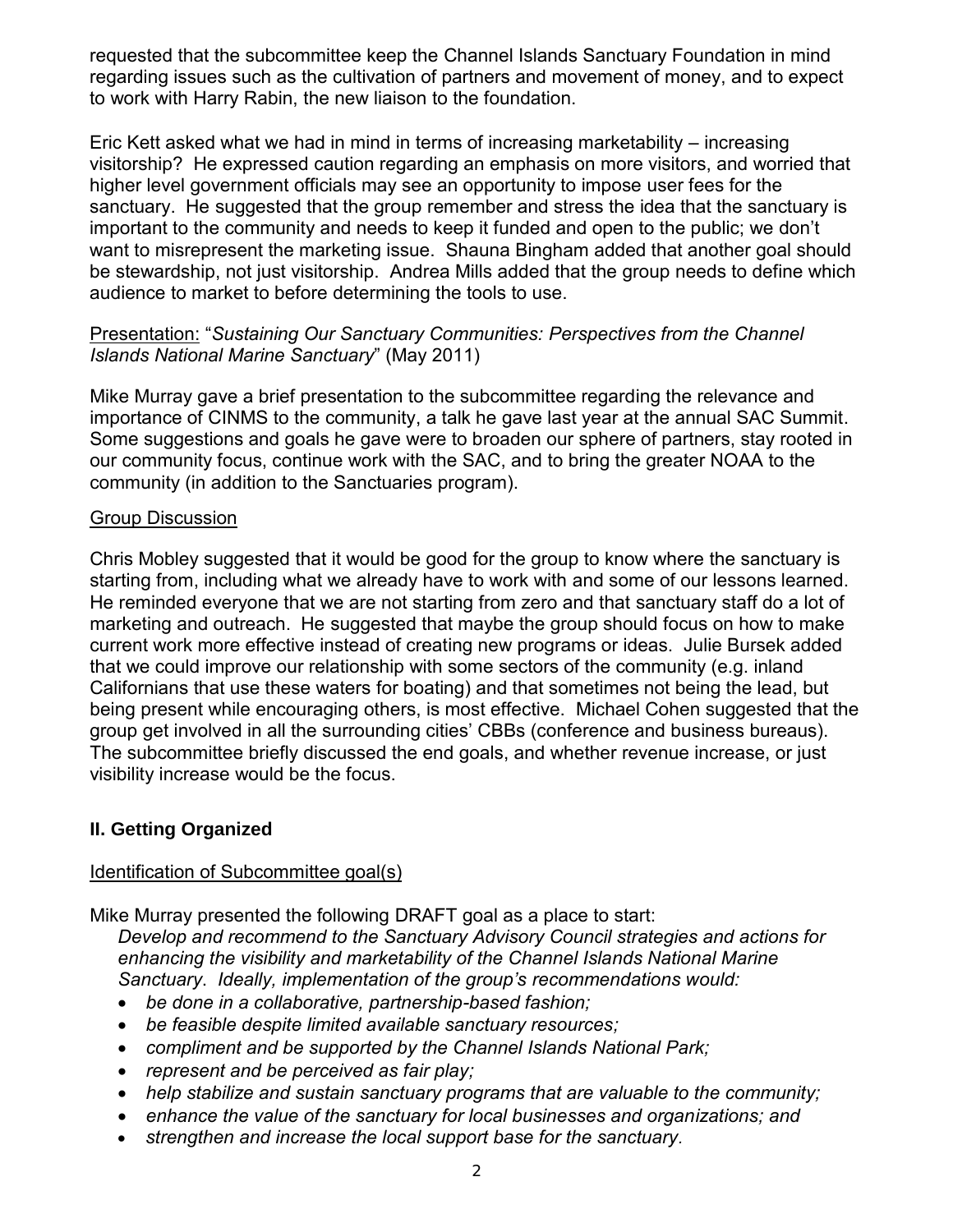adoption of it at this meeting. Rather, it sparked conversation about a variety of marketing Consideration of this goal was given by the group, but there was no suggested editing or approaches that might have value for the sanctuary.

Susan Curtis: People will invest in what they value; what is valuable to the community.

 Chris Mobley: It's important to find ways for people to take action (e.g., make a small donation) that are effective, but not "annoying" and not apt to create conflicts with other partners.

Amanda Allen: Success for us is more than just getting people into the Sea Center, but having them leave with an emotional connection. And everyone is different.

 Rich Block: This is a very different sort of marketing challenge. We need to be clear about how success would be measured. Maybe we go to what Jim Collins (author, <u>Good to Great,</u> and other books) refers to as the "hedgehog" -- the one thing you do better than anyone else. success can be measured simply by answering "are you doing what you are best at?" Ideally sanctuary partners could be carrying the freight (on marketing), with sanctuary staff At the Zoo, we create "high quality experiences that bring people and wildlife together". So orchestrating.

 Chris Mobley: This place and this sanctuary are very special. With budget cuts we have been forced to hand off more of our programs to partners, and it is difficult.

 Rich Block: Think of the possibility of CINMS being more like a wholesaler of sanctuary products and tools. For example, posting the PDF version of Sanctuary Watch [a quarterly (including via social media). You want to infect and influence the message through the "retailers." It results in a better message too, because it's not just the sanctuary saying that newsletter produced at ONMS headquarters] on 150 partner web sites (all of whom should be linking their sites to CINMS), and then letting those partners do the promotional work the sanctuary is a good thing.

 Chris Mobley: To do that well, we need a good understanding of the interests and needs of these partners and potential retailers.

 Julie Bursek: Agreed, for example we could assess the utility/need for our MPA outreach products. Shauna Bingham: It would be helpful to have assistance with review and evaluation of the tools we've used for outreach/marketing.

 Michael Cohen: Through all of this we also need to find streams of funding that come back into the programs. This needs to be sustainable.

 throwing out everything that can happen/go wrong and making a plan for dealing with it. Rich Block: At the Zoo he practices what author Jim Collins calls "productive paranoia" –

 Rich Block: The sanctuary could become the source of information that others will value and consider essential. When that happens, then you can let your partners carry the ball.